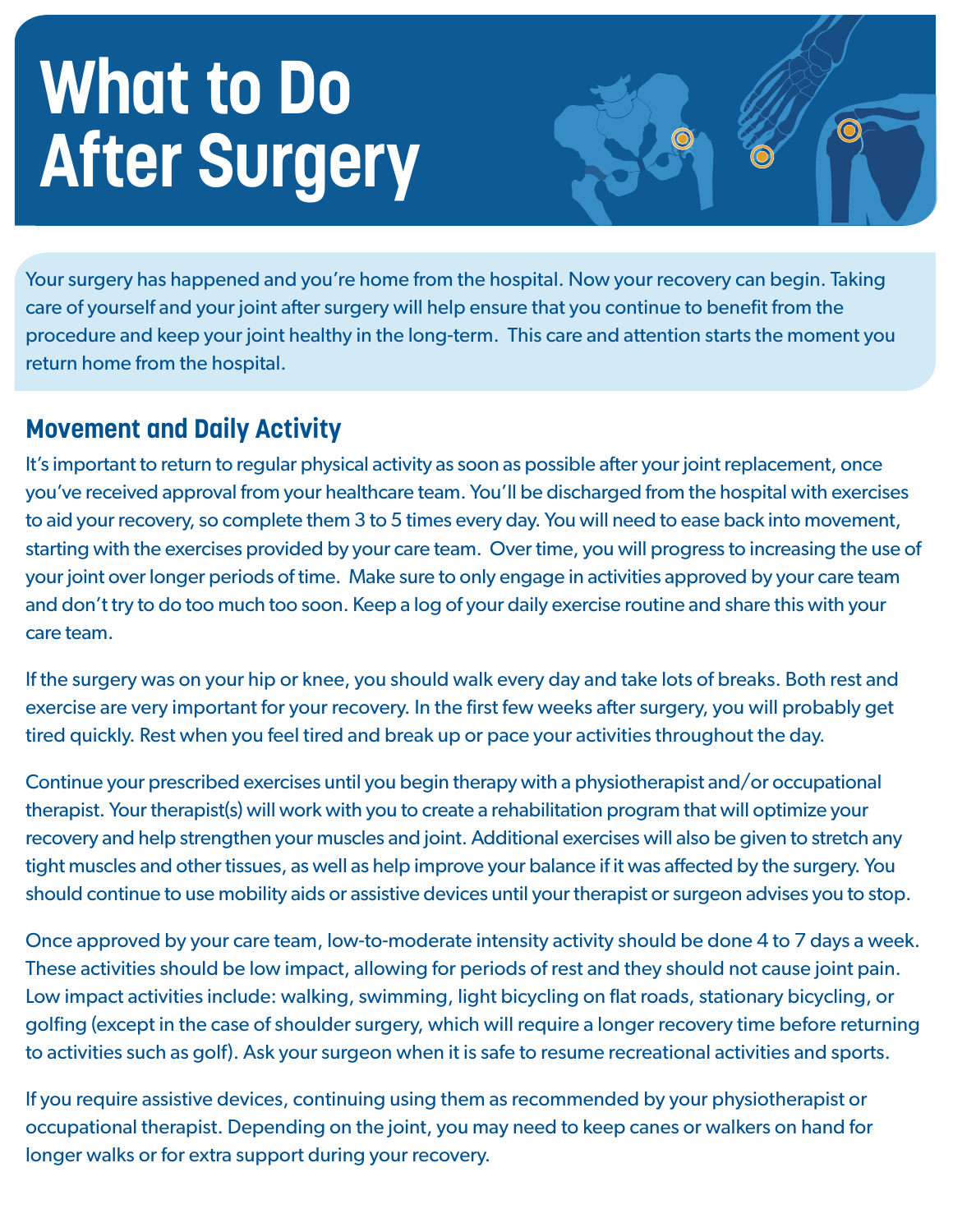## **Pain Pain**

After surgery, your doctors and nurses will make every effort to control your pain. Adequate pain control means that you are able to look after yourself and do your usual daily tasks with (near) full independence. In addition to a variety of pain relief medications, there are different techniques to manage pain in order to addition to a variety of pain relief medications, there are different techniques to manage pain in order to avoid or minimize the need for strong opioid medications during your recovery. avoid or minimize the need for strong opioid medications during your recovery.

#### There are many pain management techniques that can help alleviate your pain after surgery:

- ▼ Reducing swelling can help minimize pain. You can reduce swelling by elevating the affected joint and applying ice, four times a day, for 15-20 minutes at a time. four times a day, for 15-20 minutes at a time.
- **The For weight-bearing joints, maintaining a healthy weight will reduce stress on the joint and pain.**
- Maintain your prescribed exercises to help reduce swelling and inflammation. Slight pain is acceptable, but don't ▼ Maintain your prescribed exercises to help reduce swelling and inflammation. Slight pain is acceptable, but don't<br>push to the point of severe pain. If the exercises are causing severe pain, consult with your health care
- Mindfulness, a thinking activity that focuses your attention and feelings of being present and in the moment, can help reduce anxiety and overcome pain. Mindfulness allows you to put your pain in perspective and draw your help reduce anxiety and overcome pain. Mindfulness allows you to put your pain in perspective and draw your attention to other sensations. attention to other sensations.

#### **Medications**  *Medications*

Many types of medicines are available to help control pain and make you feel more comfortable, allowing Many types of medicines are available to help control pain and make you feel more comfortable, allowing you to start moving sooner, get your strength back more quickly, and recover from surgery faster. you to start moving sooner, get your strength back more quickly, and recover from surgery faster. Medication should be taken as soon as you begin to feel pain, not when it becomes severe. Always follow Medication should be taken as soon as you begin to feel pain, not when it becomes severe. Always follow the instructions on the prescription labels and do not exceed the recommended dose. It is normal to feel the instructions on the prescription labels and do not exceed the recommended dose. It is normal to feel some pain after surgery. The goal should be to manage your pain so that you can function well, rather than aim or expect to be completely pain-free as soon as possible. aim or expect to be completely pain-free as soon as possible.

#### You may receive one or more types of medications to help with your symptoms including: You may receive one or more types of medications to help with your symptoms including:

- ▼ Non-steroidal anti-inflammatory drugs (NSAIDs) such as ibuprofen, naproxen or acetylsalicylic acid, reduce swelling and soreness and can be used for mild to moderate pain. NSAIDs can reduce or eliminate your need for opioid and soreness and can be used for mild to moderate pain. NSAIDs can reduce or eliminate your need for opioid medications and do not lead to dependence/addiction. Taken on their own, they may not fully relieve moderate to<br>severe pain that you may experience after surgery.<br>Acetaminophen is a pain-relieving drug (analgesic) that doe severe pain that you may experience after surgery.
- Acetaminophen is a pain-relieving drug (analgesic) that does not have anti-inflammatory properties and works well for mild to moderate pain. Acetaminophen can be taken safely in combination with an NSAID medication, as they for mild to moderate pain. Acetaminophen can be taken safely in combination with an NSAID medication, as they work to reduce pain through different mechanisms. Taking both medications together can help more than taking work to reduce pain through different mechanisms. Taking both medications together can help more than taking either one on their own and may reduce your need for strong opioid pain medications. either one on their own and may reduce your need for strong opioid pain medications.
- ▼ Opioids are powerful pain medications used to treat severe pain. These medications have significant side effects and can be addictive. You may only need to use opioids for a brief period of time after surgery, if at all. A combination of other pain medications and pain management techniques should be used first, with strong opioid combination of other pain medications and pain management techniques should be used first, with strong opioid medication taken only if necessary. To reduce the risk of overdose or abuse, opioid medications are taken in the smallest possible dose for the shortest possible time after surgery.

Every medication can have side effects, and you should talk with your doctor or pharmacist about all your Every medication can have side effects, and you should talk with your doctor or pharmacist about all your medications to avoid any harmful reactions. medications to avoid any harmful reactions.